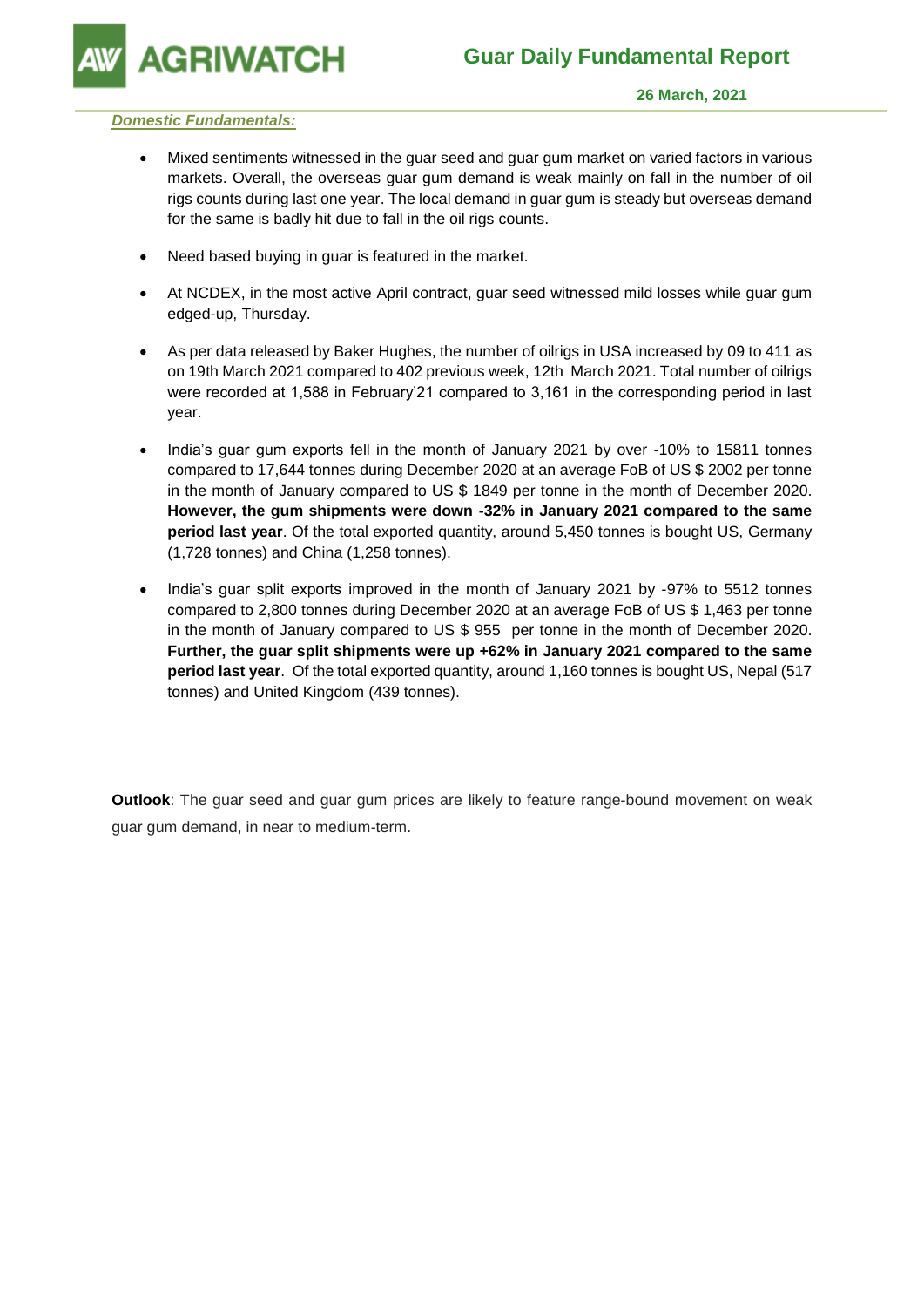**AW** 

 **26 March, 2021** 

| <b>Guar Seed</b>              |      |           |              |        |       |                       |                |       |                        |
|-------------------------------|------|-----------|--------------|--------|-------|-----------------------|----------------|-------|------------------------|
| <b>Contract</b> $+/-$ \$ Open |      |           |              |        |       | High Low Close Volume | Vol.<br>Change | OI    | <sup>O</sup><br>Change |
| Apr-21                        |      | $-3$ 3780 | 3799.00 3757 |        | 3760  | 6390                  | -18.555 43335  |       | 10100                  |
| $May-21$                      | $-3$ | 3845      | 3854.00      | - 3819 | -3820 | 3360                  | -16.580        | 11620 | -17720                 |

| <b>Guar Gum</b> |          |      |      |      |       |        |                |       |        |
|-----------------|----------|------|------|------|-------|--------|----------------|-------|--------|
| <b>Contract</b> | $+/-$ \$ | Open | High | Low  | Close | Volume | Vol.<br>Change | Οl    | Change |
| Apr-21          |          | 5948 | 5956 | 5890 | 5895  | 3695   | $-10365$       | 40750 | 22515  |
| $May-21$        |          | 5998 | 6030 | 5961 | 5970  | 2580   | $-9950$        | 14550 | -21340 |

| <b>Guar Seed Stock Position &amp; EDD:</b> |              |                   |               |            |  |  |  |
|--------------------------------------------|--------------|-------------------|---------------|------------|--|--|--|
|                                            | <b>Demat</b> | <b>In-Process</b> | Total         | <b>EDD</b> |  |  |  |
| <b>Stocks</b>                              | 24-Mar-21    | 24-Mar-21         | 24-Mar-<br>21 | 19-Mar-21  |  |  |  |
| <b>Bikaner</b>                             | 26623        | 0                 | 26623         | 8089       |  |  |  |
| Deesa                                      | 0            | $\Omega$          | O             | 0          |  |  |  |
| Sri Ganganagar                             | 3391         | 0                 | 3391          | 1576       |  |  |  |
| <b>Jodhpur</b>                             | 1223         | $\Omega$          | 1223          | 0          |  |  |  |
| <b>Nokha</b>                               |              | 0                 | 0             | 366        |  |  |  |

| <b>Guar Gum Stock Position &amp; EDD:</b> |              |                   |               |            |  |  |  |
|-------------------------------------------|--------------|-------------------|---------------|------------|--|--|--|
|                                           | <b>Demat</b> | <b>In-Process</b> | Total         | <b>EDD</b> |  |  |  |
| <b>Stocks</b>                             | 24-Mar-21    | 24-Mar-21         | 24-Mar-<br>21 | 19-Mar-21  |  |  |  |
| Deesa                                     | 0            | 0                 | 0             | 0          |  |  |  |
| <b>Bikaner</b>                            | 2127         | 279               | 2406          | 2057       |  |  |  |
| Jodhpur                                   | 11113        | 20                | 11133         | 2966       |  |  |  |
| <b>Nokha</b>                              | 3832         | 90                | 3922          | 1384       |  |  |  |
| Sri Ganganagar                            | 2251         | 0                 | 2251          | 2821       |  |  |  |

| <b>Churi and Korma Prices:</b> | 25-Mar-21      |            |
|--------------------------------|----------------|------------|
| <b>Commodity</b>               | <b>Center</b>  | Rs./75 kg. |
| Churi                          | Jodhpur        | 2075       |
| Korma                          | Jodhpur        | 2869       |
| Churi                          | Sri Ganganagar | 1838       |
| Korma                          | Sri Ganganagar | 2700       |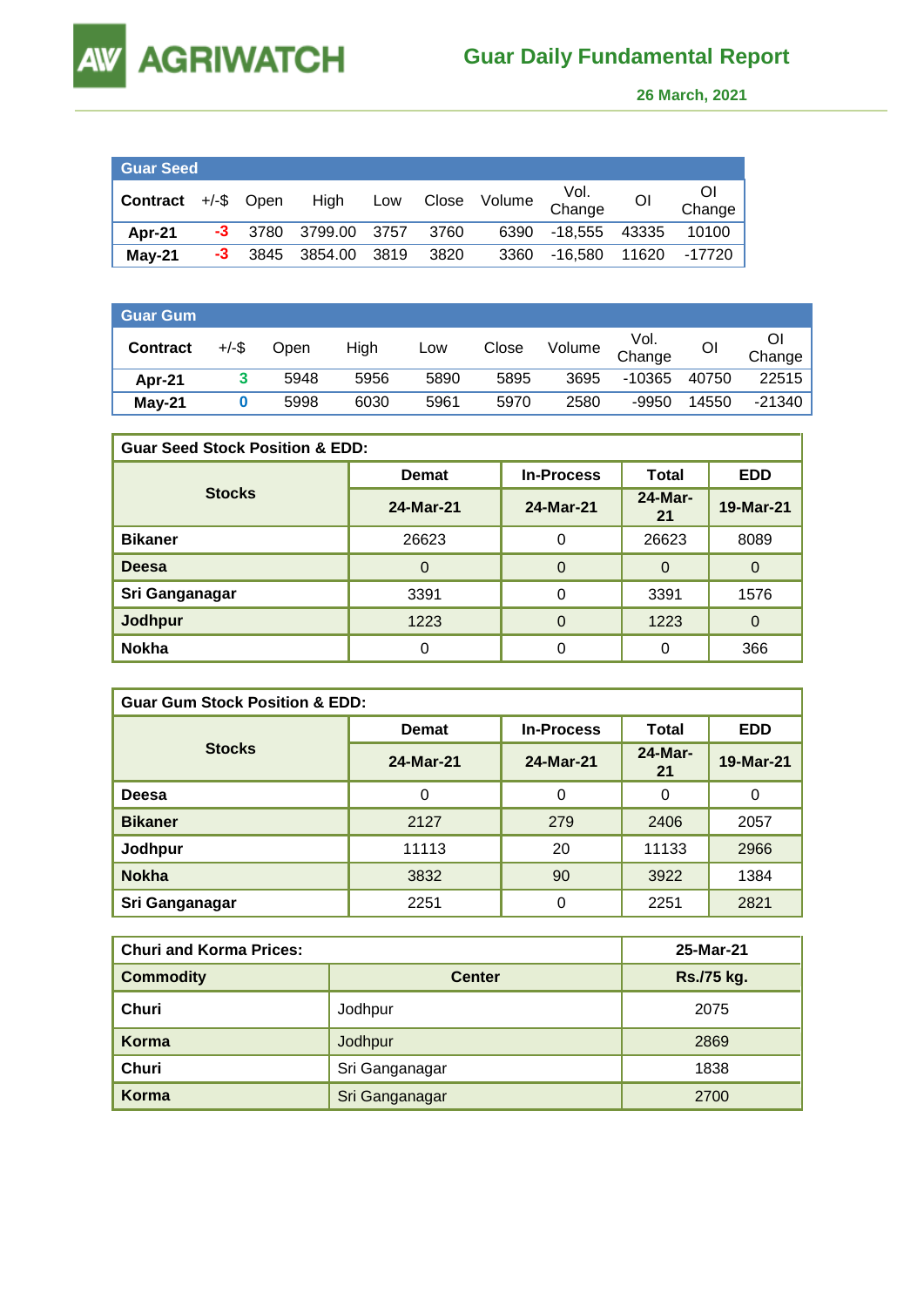

 **26 March, 2021** 

| <b>Guar Export Prices:</b>            |                   | 25-Mar-21     | 25-Mar-21     |
|---------------------------------------|-------------------|---------------|---------------|
|                                       | Variety           | Value (Rs/Kg) | Value (\$/MT) |
| <b>Guargum/Split (Mundra</b><br>Port) |                   | 63            | 868           |
|                                       | 200 Mesh 5000 CPS | 83            | 1143          |
| <b>Guargum Powder</b>                 | 200 Mesh 3500 CPS | 78            | 1074          |
|                                       | Meal $40%$        | 30            | 413           |
| <b>Guargum Meal</b>                   | Meal $50%$        | 40            | 551           |

| <b>Guar Seed Prices at Key Spot Markets:</b> |                 |                           |           |                        |                              |  |  |  |
|----------------------------------------------|-----------------|---------------------------|-----------|------------------------|------------------------------|--|--|--|
| <b>Commodity</b>                             | <b>District</b> | <b>Centre</b>             |           | <b>Prices (Rs/Qtl)</b> | <b>Change</b>                |  |  |  |
| <b>Guar Seed</b>                             |                 |                           | 25-Mar-21 | 24-Mar-21              |                              |  |  |  |
|                                              | Jodhpur         | Jodhpur (Loose)           | Closed    | 3650                   |                              |  |  |  |
|                                              |                 | Jodhpur(Delivery)         | Closed    | 3833                   |                              |  |  |  |
|                                              |                 | Sri-Ganganagar(Loose)     | 3650      | 3650                   | <b>Unch</b>                  |  |  |  |
|                                              |                 | Sri-Ganganagar (Delivery) | 3800      | 3800                   | <b>Unch</b>                  |  |  |  |
|                                              | Sri-Ganganagar  | Rawla (Loose)             | <b>NR</b> | <b>NR</b>              |                              |  |  |  |
|                                              |                 | Gharsana (Loose)          | 3630      | 3620                   | 10                           |  |  |  |
|                                              |                 | Raisinghnagar (Loose)     | 3620      | 3570                   | 50                           |  |  |  |
|                                              |                 | Bikaner (Loose)           | 3600      | 3610                   | $-10$                        |  |  |  |
|                                              |                 | Bikaner (Delivery)        | 3780      | 3791                   | $-11$                        |  |  |  |
|                                              | <b>Bikaner</b>  | Nokha(Loose)              | Closed    | 3625                   |                              |  |  |  |
| Rajasthan                                    |                 | Nokha (Delivery)          | closed    | 3806                   | $\blacksquare$               |  |  |  |
|                                              |                 | Khajuwala (Loose)         | 3620      | 3650                   | $-30$                        |  |  |  |
|                                              |                 | Khajuwala (Delivery)      | 3801      | 3833                   | $-32$                        |  |  |  |
|                                              |                 | Lunkaransar (Loose)       | 3600      | 3625                   | $-25$                        |  |  |  |
|                                              |                 | Hanumangarh (Loose)       | 3600      | 3625                   | $-25$                        |  |  |  |
|                                              |                 | Hanumangarh (Delivery)    | 3780      | 3806                   | $-26$                        |  |  |  |
|                                              | Hanumangarh     | Nohar (Loose)             | <b>NR</b> | <b>NR</b>              |                              |  |  |  |
|                                              |                 | Pilibanga (Loose)         | <b>NA</b> | NA.                    |                              |  |  |  |
|                                              | <b>Nagaur</b>   | Nagaur (Loose)            | <b>NA</b> | 3650                   |                              |  |  |  |
|                                              | Churu           | Churu (Delivery)          | <b>NA</b> | <b>NA</b>              | $\qquad \qquad \blacksquare$ |  |  |  |
|                                              | <b>Alwar</b>    | Alwar (Loose)             | <b>NR</b> | NR.                    |                              |  |  |  |
|                                              | <b>Hisar</b>    | Adampur (Loose)           | 3650      | 3650                   | <b>Unch</b>                  |  |  |  |
|                                              |                 | Adampur (Delivery)        | 3833      | 3833                   | <b>Unch</b>                  |  |  |  |
| Haryana                                      | <b>Bhiwani</b>  | Bhiwani (Delivery)        | 3725      | 3810                   | $-85$                        |  |  |  |
|                                              |                 | Siwani (Loose)            | 3800      | 3775                   | 25                           |  |  |  |
|                                              | <b>Sirsa</b>    | Sirsa (Loose)             | 3600      | 3600                   | <b>Unch</b>                  |  |  |  |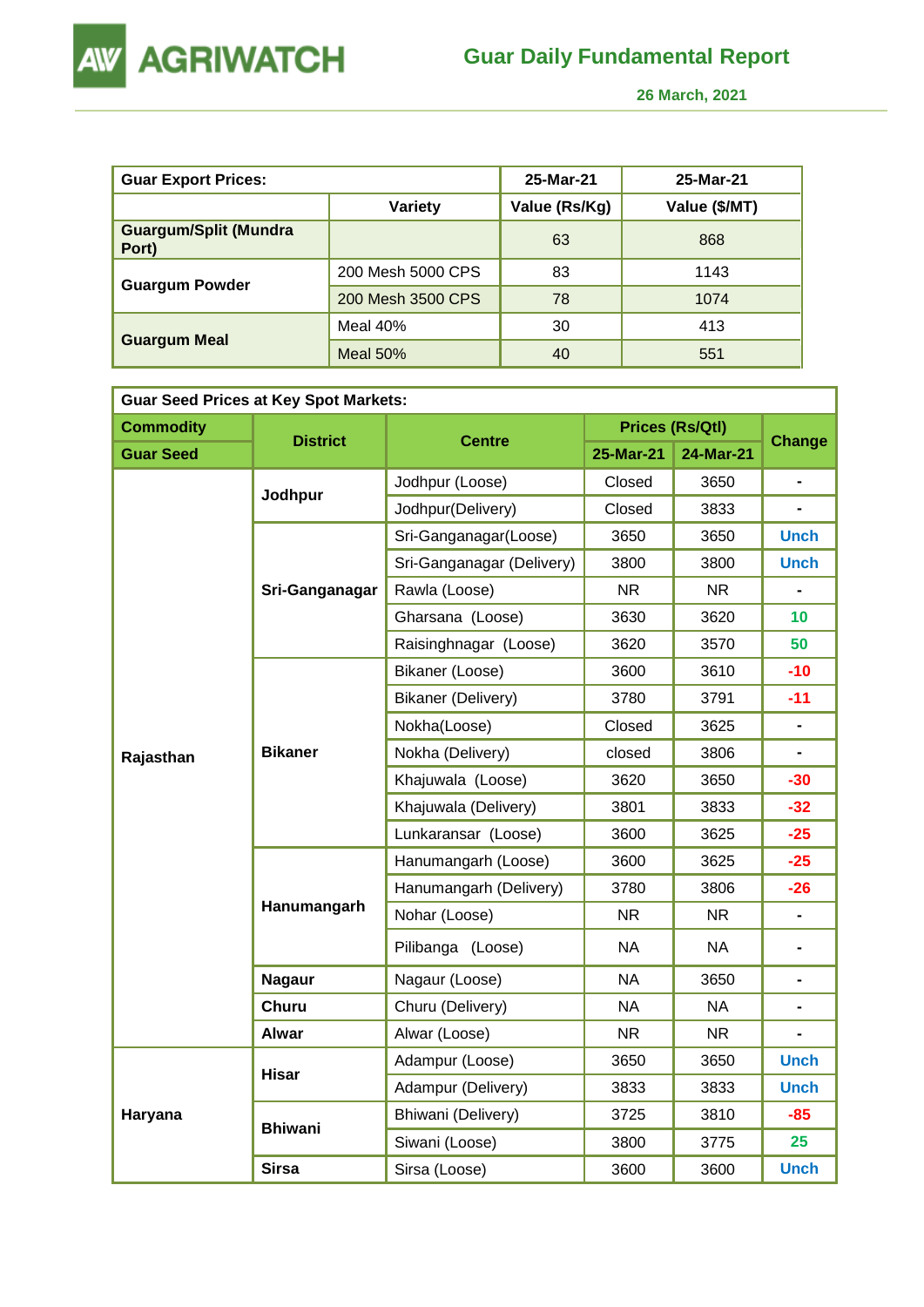

# **Guar Daily Fundamental Report**

|                       |                    |                     |           | ZV MAI VII, ZVZ I |                |
|-----------------------|--------------------|---------------------|-----------|-------------------|----------------|
|                       |                    | Dhabwali (Loose)    | 3550      | 3560              | $-10$          |
|                       |                    | Dhabwali (Delivery) | 3728      | 3738              | $-11$          |
|                       |                    | Ellanabad (Loose)   | <b>NR</b> | <b>NR</b>         | $\blacksquare$ |
|                       | Fatehabad          | Fatehabad (Loose)   | 3550      | 3500              | 50             |
|                       | <b>Banaskantha</b> | Deesa (Loose)       | Close     | <b>NA</b>         |                |
|                       | Patan              | Patan (Loose)       | Close     | 3650              | ۰              |
| Gujarat               | Rajkot             | Rajkot (Loose)      | Close     | Closed            | ۰              |
|                       | Jamnagar           | Dhrol (Loose)       | Close     | NA                | ۰              |
| <b>Madhya Pradesh</b> | <b>Gwalior</b>     | Dabra (Loose)       | <b>NR</b> | NR.               | $\blacksquare$ |
| <b>Guar Gum</b>       |                    |                     |           |                   |                |
|                       | Jodhpur            | Jodhpur             | Closed    | 5950              |                |
| Rajasthan             | <b>Alwar</b>       | Alwar               | NR.       | NR.               |                |
|                       | Hanumangarh        | Nohar               | NR.       | NR.               |                |
|                       | <b>Bhiwani</b>     | <b>Bhiwani</b>      | 6025      | 6000              | 25             |
| Haryana               |                    | <b>Sirsa</b>        | 5900      | 5900              | <b>Unch</b>    |
|                       | <b>Sirsa</b>       | Dhabwali            | 5950      | 5950              | <b>Unch</b>    |
|                       |                    | Ellanabad           | <b>NR</b> | NR                |                |
|                       | <b>Fatehabad</b>   | Fatehabad           | 6000      | 6000              | <b>Unch</b>    |

| <b>Guar Seed Arrivals in Key Centers</b> |                 |                |                            |           |                |  |  |
|------------------------------------------|-----------------|----------------|----------------------------|-----------|----------------|--|--|
| <b>Commodity</b>                         |                 |                | <b>Arrivals (Quintals)</b> |           |                |  |  |
| <b>Guar Seed</b>                         | <b>District</b> | <b>Centre</b>  | 25-Mar-21                  | 24-Mar-21 | <b>Change</b>  |  |  |
|                                          | Jodhpur         | Jodhpur        | Closed                     | <b>NA</b> |                |  |  |
|                                          |                 | Sri-Ganganagar | 500                        | 500       | <b>Unch</b>    |  |  |
|                                          |                 | Rawla          | <b>NR</b>                  | <b>NR</b> | $\blacksquare$ |  |  |
|                                          | Sri-Ganganagar  | Gharsana       | 80                         | 10        | 70             |  |  |
|                                          |                 | Raisinghnagar  | 300                        | 300       | <b>Unch</b>    |  |  |
|                                          | <b>Bikaner</b>  | <b>Bikaner</b> | 250                        | 300       | $-50$          |  |  |
|                                          |                 | Nokha          | Closed                     | 150       | $\blacksquare$ |  |  |
| Rajasthan                                |                 | Khajuwala      | 300                        | 300       | <b>Unch</b>    |  |  |
|                                          |                 | Lunkaransar    | 200                        | 300       | $-100$         |  |  |
|                                          |                 | Hanumangarh    | 80                         | 20        | 60             |  |  |
|                                          | Hanumangarh     | Nohar          | <b>NR</b>                  | <b>NR</b> | $\blacksquare$ |  |  |
|                                          |                 | Pilibanga      | NA                         | NA.       | $\blacksquare$ |  |  |
|                                          | <b>Nagaur</b>   | Nagaur         | <b>NA</b>                  | 200       | $\blacksquare$ |  |  |
|                                          | <b>Churu</b>    | Churu          | NA.                        | NA        | $\blacksquare$ |  |  |
|                                          | <b>Alwar</b>    | Alwar          | <b>NR</b>                  | <b>NR</b> | $\blacksquare$ |  |  |
|                                          | <b>Hisar</b>    | Adampur        | 200                        | 300       | $-100$         |  |  |
| Haryana                                  | <b>Bhiwani</b>  | Bhiwani        | 1200                       | 500       | 700            |  |  |

 **26 March, 2021**